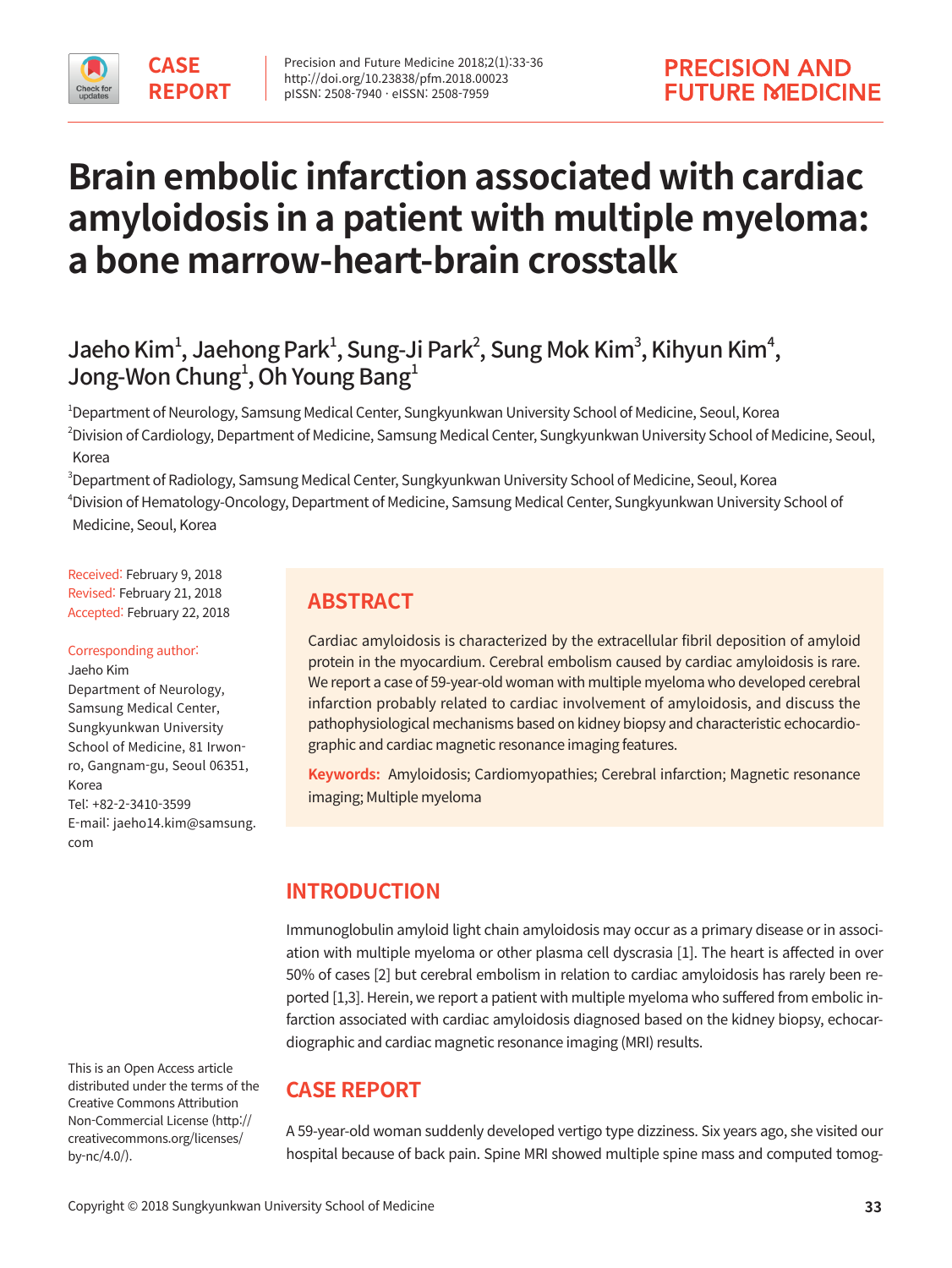#### **PRECISION AND FUTURE MEDICINE** Cerebral infarction associated with cardiac amyloidosis



Fig. 1. (A) Fluid attenuated inversion recovery brain magnetic resonance imaging shows cerebral infarcts in the right posterior inferior cerebellar artery territory. (B) Magnetic resonance angiography reveals no vessel abnormality.





raphy (CT) guided bone biopsy revealed clusters of squeezed atypical cells. Laboratory test results showed hypercalcemia, elevated serum lambda (λ) concentration (4,980.00 mg/L) and urine protein electrophoresis revealed suggestive of monoclonal proteinuria (M-protein 2,884.2 mg/day). Kidney biopsy, stained with Congo red, demonstrated amyloid deposition. Based on these findings, she was diagnosed as having multiple myeloma with amyloidosis. Thalidomide, cyclophosphamide, and dexamethasone were prescribed.

The patient was non-smoker and non-alcoholics. On neurologic examination, she showed right-sided ataxia in cerebellar function test and other neurologic examination was normal. Routine electrocardiography (ECG) and 24-hour Holter ECG monitoring revealed episodes of 2nd degree atrioventricular block (Mobitz type I) and no atrial fibrillation or sustained atrial flutter. Laboratory test results showed no significant abnormality of thrombotic profile. Brain CT 12 hours after the onset showed no evidence of intracranial bleeding and brain MRI revealed acute infarcts in the right posterior inferior cerebellar artery (PICA) territories (Fig. 1A). Perfusion-weighted MRI showed perfusion delay related to the lesion and magnetic resonance (MR) angiography showed no evidence of vessel abnormality (Fig. 1B).

Transesophageal echocardiography showed symmetrical thickenings of the left ventricular (LV) and left atrial (LA) wall. LA was enlarged and transmitral Doppler showed diastolic dysfunction, and the cardiac involvement of amyloidosis was suspected (Fig. 2). There was spontaneous echo contrast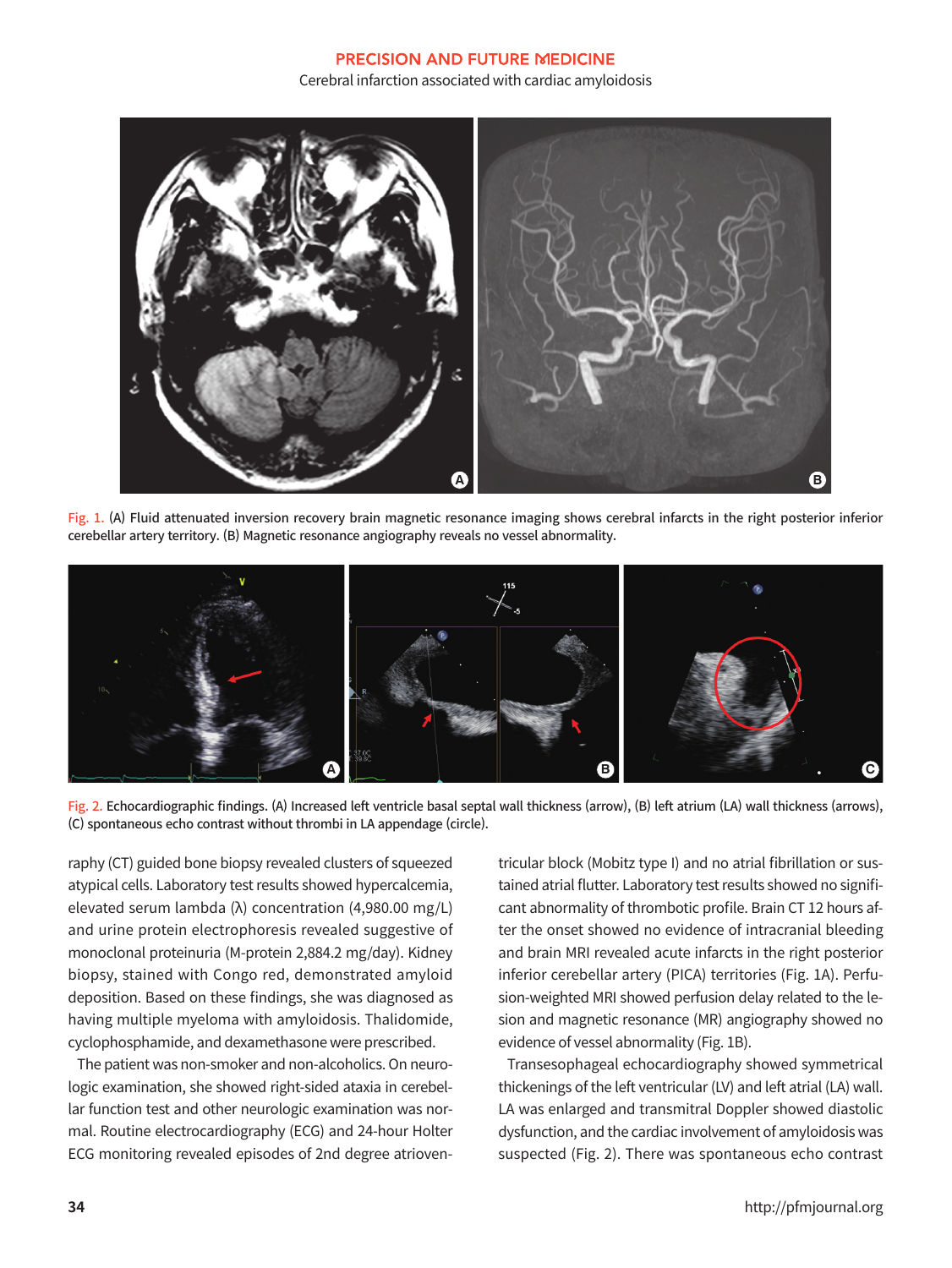#### **PRECISION AND FUTURE MEDICINE**

Jaeho Kim, et al.



Fig. 3. (A) Cardiac magnetic resonance imaging showing increased left ventricle (LV) basal septal wall (red arrow) and atrial wall (yellow arrows) thickness, (B) left atrium wall enhancement, and (C) LV subendocardium enhancement.

(SEC) without thrombi in LA appendage (Fig. 2C).

In suspicion of cardiac amyloidosis, she underwent cardiac MRI which showed increased LV basal septal wall thickness and increased both atrial wall thickness. In late gadolinium enhancement imaging, myocardium showed suboptimal nulling in generally and LV subendocardial enhancement of LV myocardium and LA wall enhancement was prominent (Fig. 3). These findings were consistent with cardiac involvement of amyloidosis. The patient was treated with warfarin. She recovered completely 2 days after the onset.

### **DISCUSSION**

This case illustrates an example of the bone marrow-heartbrain crosstalk. The patient had a cerebral infarct in the right PICA territory but no vascular risk factors or atherosclerotic changes in MR angiography suggesting that embolization was the etiology of her stroke. Cardiac amyloidosis was diagnosed by characteristic of echocardiographic and cardiac MRI findings and result of the kidney biopsy.

To the best of our knowledge, this is the first case which showed the cardioembolic stroke caused by cardiomyopathy related to amyloid deposition in patients with multiple myeloma with specific findings of cardiac MRI. Typical features of echocardiography of cardiomyopathy related to cardiac amyloidosis include thickened LV walls with normal to small cavity size, biatrial enlargement, thickened valves, and diastolic dysfunction [4,5]. In addition, typical cardiac MRI features of this condition are tissue characterization of the myocardium: transmural late gadolinium enhancement, LV wall thickness and biatrial enlargement, and pericardial effusion [5].

The mechanisms of embolization in amyloid cardiomyopa-

thy are multifactorial [1,3], (1) mural thrombosis due to blood stasis and intracavitary turbulence [6-8], (2) myocardial ischemic, endocardial damage [7], (3) arrhythmia (e.g., atrial fibrillation) may due to LA dilatation and failure with increasing wall stress [9,10], and (4) plasma hypercoagulability state resulted from nephrotic syndrome, thrombocytosis related to hyposplenism, thrombin-antithrombin pathway impairment [11]. In this case, mural thrombosis due to cardiomyopathy was considered as the mechanisms of stroke, and prophylactic anticoagulation was indicated because SEC was observed in LA appendage.

Etiological workups are complex in patients without demonstrable arterial stenosis or potential sources of cardioembolism [12]. The case presented here demonstrated that multidisciplinary approach involving oncologist, cardiologist, and neurologist are important to evaluation and treatment of patients with ischemic stroke.

# **CONFLICTS OF INTEREST**

No potential conflict of interest relevant to this article was reported.

## **REFERENCES**

- 1. Zhang XD, Liu YX, Yan XW, Fang LG, Fang Q, Zhao DC, et al. Cerebral embolism secondary to cardiac amyloidosis: a case report and literature review. Exp Ther Med 2017;14: 6077-83.
- 2. Merlini G. CyBorD: stellar response rates in AL amyloidosis. Blood 2012;119:4343-5.
- 3. Cho KH, Cho YM, Kim JS. Embolic infarction associated with cardiac amyloidosis. J Clin Neurol 2005;1:92-6.